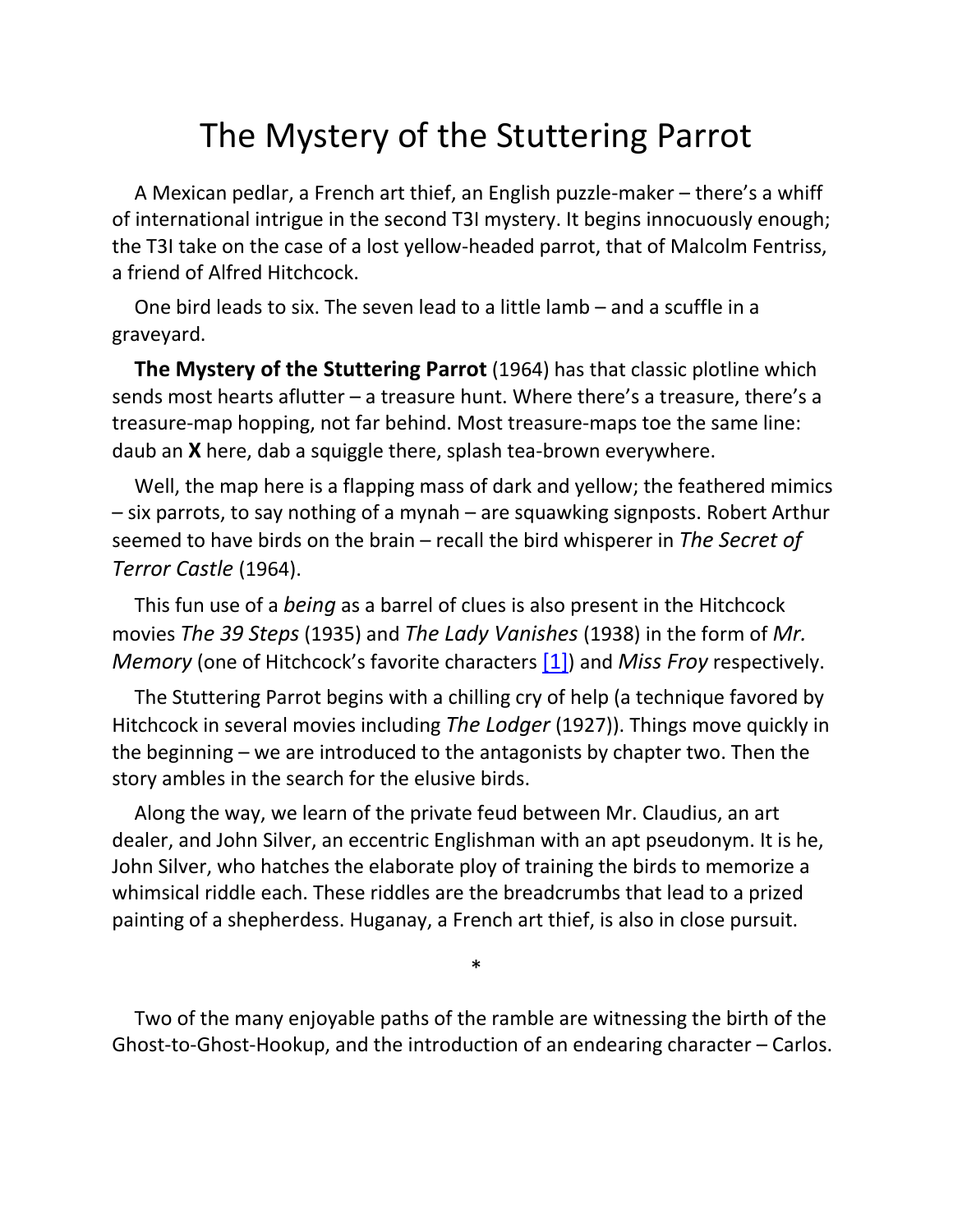The Ghost-to-Ghost-Hookup is built on the exponential power of friendship; an underground network built on kids and telephone-cord tendrils. Information is sought by the T3I through their friends and their friends' friends. A ride in the golden Rolls Royce is offered as a reward. Though the cracking idea is credited to Jupe, it's really Bob who bakes the cake. Jupe but pours chocolate sauce on top.

It's admirable to see Robert Arthur concede in the book itself that the Ghostto-Ghost-Hookup has a drawback: "It lets a lot of people know what you are up to". Similarly, in a letter to his editor Walter Retan, he hints at adding a plot element in book two wherein the boys get into trouble because of their instantly recognizable gleaming car  $[2]$ . Thus both snags are used to land the T3I into a spot of bother. The proverb involving lemons and lemonade leaps to mind.

<span id="page-1-0"></span>The segment featuring the plucky Mexican boy, Carlos, his ill uncle Ramos, and his pet donkey, "little grey Pablo", is surprisingly tender without slush. Their plight – living in a tumbledown house and eking out an existence by selling a patchful of flowers – touched this gruff heart (*Puzzle for the Secret Seven* (1958) where the Secret Seven pitch in for Benjy and his family is another such heartwarming story I can recall). A thousand pities Carlos never appeared again.

We also get to see here glimpses of Robert Arthur the poet. The painting is described as "a piece off the end of a rainbow". Or consider the sentence: "… car and men were gone". Even the painting's hiding place is given a poetic flourish – "a box without locks" (Robert Arthur had poked gentle fun at greeting card poetry in the short story *Mr. Milton's Gift* earlier).

The Stuttering Parrot is filled with some nice character moments. I had always pegged Jupe (Baby Fatso), and Fatty, from the *Five-Find Outers*, to be similar: natural leaders, similar nicknames, apt to be taken down a peg or two by the others. But when I re-read Terror Castle last year, I realized they differ in one aspect: a sense of humor. Fatty loves to act the clown; Jupe is rather grave. So it was surprising and fun to see Jupe pull Pete's leg here. Naturally, Jupe's mode of humor is deadpan.

The unflappable Worthington also gets a chance to shine. He stands up for himself and the T3I when confronted with a bully. Aunt Mathilda is shown to have "a big heart" when she chips in to help Carlos. Uncle Titus cracks a terrible and endearing pun on deer.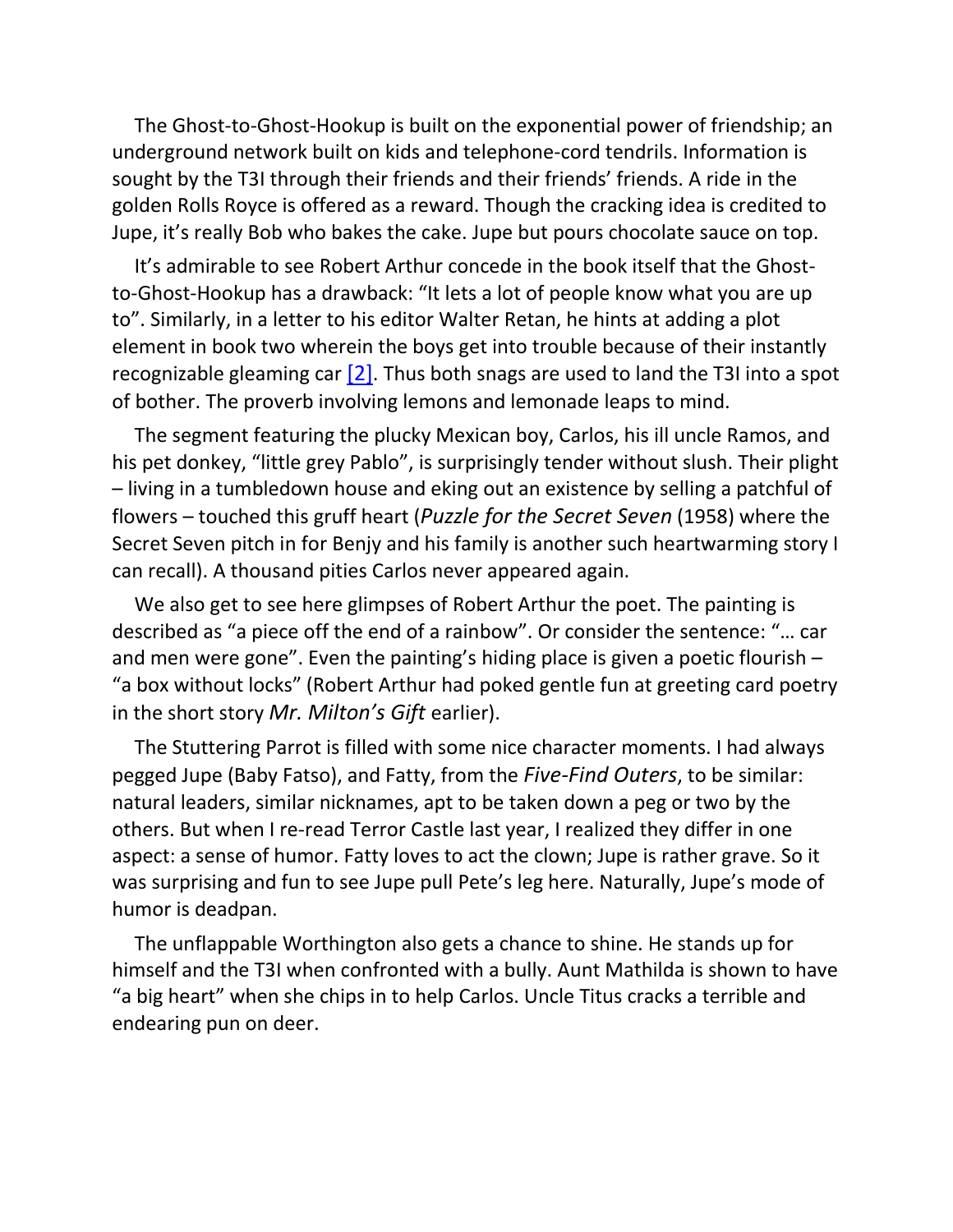I was deeply struck by just how much of an obstacle, the lack of money is for the T3I here. The concept of pocket money didn't exist at my home. So it was novel and amusing when Fatty would toss about the pots of loose cash gifted by his relatives. The T3I, though, have to put in the hard yards in the Yard to raise dough for the parrots. They themselves are struck by Carlos's situation ("It was hard to realize that some people didn't have any money – not any at all"). When Carlos gets to choose an item from the Salvage Yard as a reward for information, the Mexican selects material to repair the wall of his uncle's ramshackle cottage.

Surprisingly, clue-cracking begins only after about two-thirds of the book. So the ending feels rather rushed. The clues themselves are a ragbag: some cryptic, some hidden in plain sight, some coded and some straightforward directions. The stuttering clue is intriguing and obvious in hindsight – the sign of an ingenious clue. Clue 6 is simple and elegant and works beautifully in tandem with the audacious seventh clue. I also enjoyed Jupe's meticulous checking up of clue 4 in which a fair amount of maths is involved. I had paid scant attention to the math when a kid.

There's also the classic list of red herrings among whom lies the goldfish – the painting's hidey-hole. Robert Arthur even wheels out the goldfish into the spotlight repeatedly – a daring move. Somewhere, he even drops that Blackbeard, the mynah, is a Jack-of-all-Trades, a most satisfying hint on a re-read.

The T3I do catch a number of lucky breaks. The Ghost-to-Ghost-Hookup leads them straight to Carlos and thus to the heart of the mystery. Bob's dad sets them on the path of untangling the clues (this ploy of adults unwittingly providing solutions is used quite frequently throughout T3I). Why, even Huganay has to point the T3I towards the treasure staring them in the face.

At times the T3I are quite lax too. It takes them forever to twig that the parrots are clues to the painting. Pete drives Blackbeard away. Jupe solves clue 3 through a brute force method while Huaganay arrives at the same conclusion by an elegant way. The T3I lose all the parrots to Huaganay before Jupe is utterly stumped - very unlike him.

\*